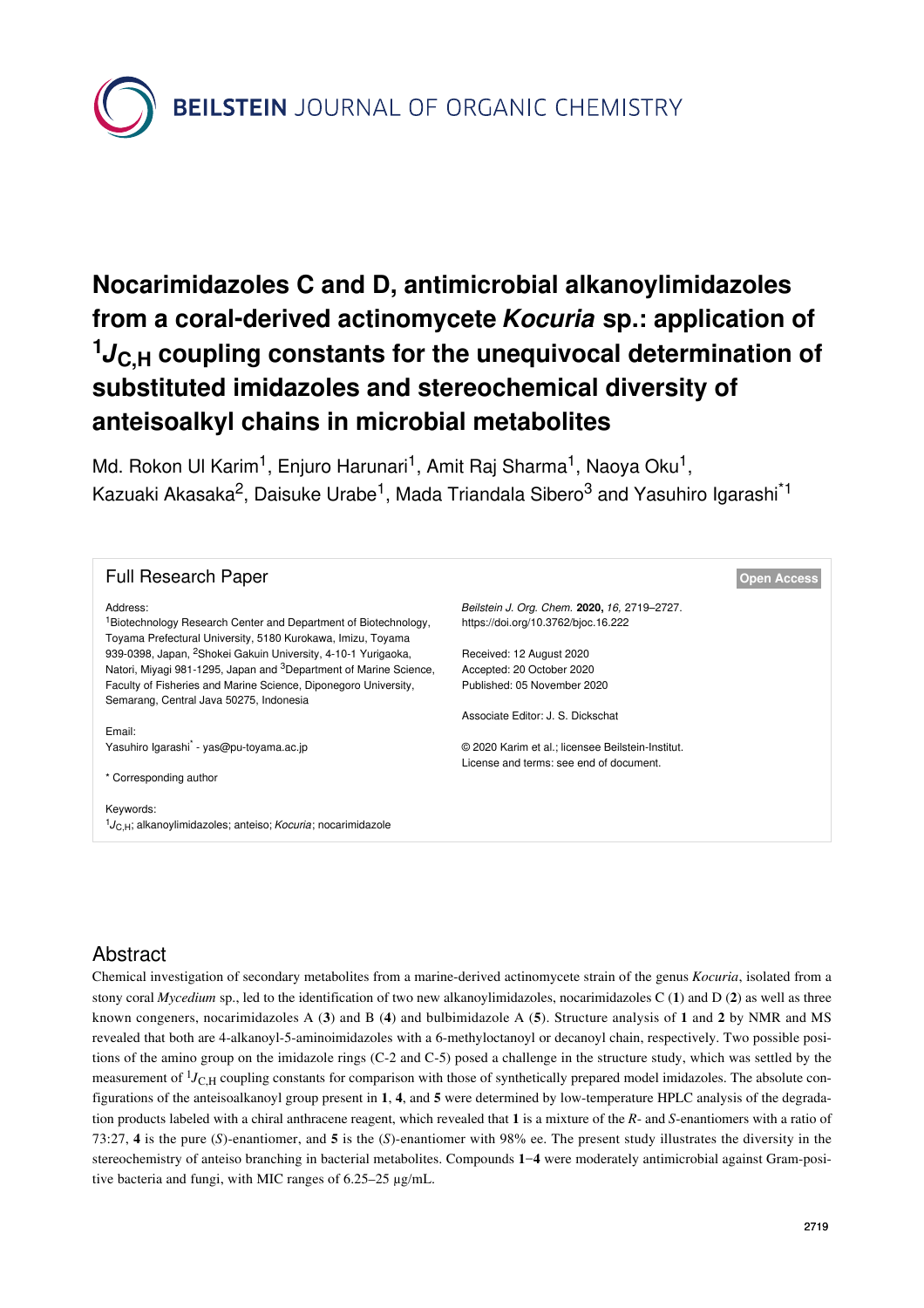## Introduction

The phylum *Actinobacteria* contains bacterial genera most prolific as producers of novel natural products with high structural diversity, unique modes of action, and potent bioactivities [\[1\]](#page-7-0). More than 10,000 secondary metabolites have been isolated from actinomycetes, accounting for almost 45% of all known microbial secondary metabolites. Particularly, 70% of them were isolated from the genus *Streptomyces*, the dominant genus commonly found in terrestrial environments [\[2\].](#page-7-1) The number of new bioactive compounds from actinomycetes, especially those from terrestrial sources, is likely reaching a plateau after intensive screening activities over several decades [\[3\]](#page-7-2). Actinomycetes also inhabit marine environments, including seashores, coastal waters, and bottom sediments or can be found in association with marine organisms such as invertebrates and plants [\[4,5\].](#page-7-3) Marine actinomycetes show unique physiological adaptations distinct from their terrestrial counterparts in terms of pressure, salinity, or low-temperature tolerance, which might affect their metabolic ability in their habitat [\[6,7\].](#page-7-4) Their secondary metabolite machinery is activated in the sea, as indicated by the isolation of enediyne antitumor antibiotics from marine invertebrates. Namenamicin [\[8\]](#page-7-5) and the shishijimicins [\[9\]](#page-7-6), the chalicheamicin-type enediyne polyketides, were isolated from a colonial tunicate. These compounds are considered to be the metabolites of bacterial endosymbionts that internalized biosynthetic genes, likely to have evolved in an actinomycete or an ancestral bacterium in the same lineage. Further exploration of marine habitats has been disclosing a number of unprecedented molecules of actinomycete origin. For example, salinosporamide A, an antitumor drug candidate in clinical trials, is a proteasome inhibitor with an unusual γ-lactam-β-lactone bicyclic core produced by marine *Salinospora tropica* [\[10\]](#page-7-7). Abyssomicin, another example of uncommon polycyclic frameworks, is an antibacterial metabolite of marine *Verrucosispora*, effective against methicillinresistant *Staphylococcus aureus* (MRSA) and *Mycobacterium tuberculosis* [\[11,12\]](#page-7-8)*.*

The genus *Kocuria*, formerly categorized in the genus *Micrococcus*, is a Gram-positive unicellular coccus belonging to the family *Micrococcaceae* [\[13\]](#page-7-9). Members of the genus *Kocuria* have been isolated from diverse marine environments such as seawater [\[14,15\]](#page-7-10), sediments [\[16\],](#page-7-11) and deep-sea hydrothermal plumes [\[17\]](#page-7-12). The genome size of the genus *Kocuria* is around 2.7 to 3.0 Mbp in average; which is one of the smallest among actinomycetes. However, the latest genomic information suggests the presence of biosynthetic genes for nonribosomal peptide synthetase and type III polyketide synthase in some *Kocuria* strains [\[18\]](#page-8-0), which leaves a hope for new secondary metabolites. At present, only a few limited structural types of metabolites, including polyamine-derived siderophores and

modified peptides, are known from *Kocuria* and *Micrococcus* [\[19,20\].](#page-8-1)

In our continuing investigation on secondary metabolites from marine bacteria, five alkanoylimidazoles were obtained from the culture extract of a *Kocuria* strain isolated from a stony coral. Alkanoylimidazoles are a new and rare class of natural products, first described in 2015 by Fenical et al. from marine *Nocardiopsis* [\[21\]](#page-8-2) and were recently found from a marine obligate bacterium *Microbulbifer* by our group [\[22\].](#page-8-3) We herein report the isolation, structure determination, and biological activities of two new alkanoylimidazoles, nocarimidazoles C (**1**) and D (**2**), along with the identification of three known related compounds, nocarimidazoles A (**3**) and B (**4**) as well as bulbimidazole A (**5**). We also discuss the stereochemical diversity of the anteisoalkanoyl group in these compounds.

#### Results and Discussion

Strain T35-5 was isolated from the scleractinian coral of the genus *Mycedium*, collected near the coast of Karimunjawa, Central Java, Indonesia. Analysis of the 16S rRNA gene sequence identified the producing strain as a member of the genus *Kocuria*. The whole culture broth of *Kocuria* sp. T35-5, cultured in A11M seawater medium at 30 °C for five days, was extracted with 1-butanol, and the extract was subjected to chromatographic purification, yielding two new alkanoylimidazoles, nocarimidazole C (**1**) and D (**2**), along with three known congeners, nocarimidazole A (**3**) and B (**4**) as well as bulbimidazole A (**5**, [Figure 1\)](#page-2-0).

Nocarimidazole C (**1**) was obtained as a pale yellow amorphous solid. The molecular formula was determined as  $C_{12}H_{21}N_3O$  based on a protonated molecular ion  $[M + H]^+$  at  $m/z$  224.1763 ( $\Delta$  = +0.6 mmu). The four degrees of unsaturation, calculated from the molecular formula, and the UV absorption band around 296 nm indicated the presence of a conjugated system in this molecule. The IR absorption bands at 3127 and 1664 cm<sup>-1</sup> implied the presence of OH/NH and carbonyl groups, respectively. The <sup>1</sup>H NMR spectrum was rather simple, displaying only 6 signals: a deshielded proton singlet resonance, three isolated aliphatic methylene unit resonances, a methylene envelope signal, and a doublet and a triplet methyl group resonance overlapping. The  ${}^{13}C$  NMR spectrum only exhibited several sp<sup>3</sup> carbon signals at  $10-40$  ppm, lacking those of  $sp^2$  carbon atoms in CDCl<sub>3</sub>, CD<sub>3</sub>OD, or DMSO- $d_6$ (data not shown). The same phenomenon was observed during the study of bulbimidazole A  $(5)$ , which did not show sp<sup>2</sup> carbon signals in neutral solutions due to the presence of multiple resonance structures for the imidazole moiety [\[22\]](#page-8-3). We envisaged that due to the presence of an imidazole ring, the UV spec-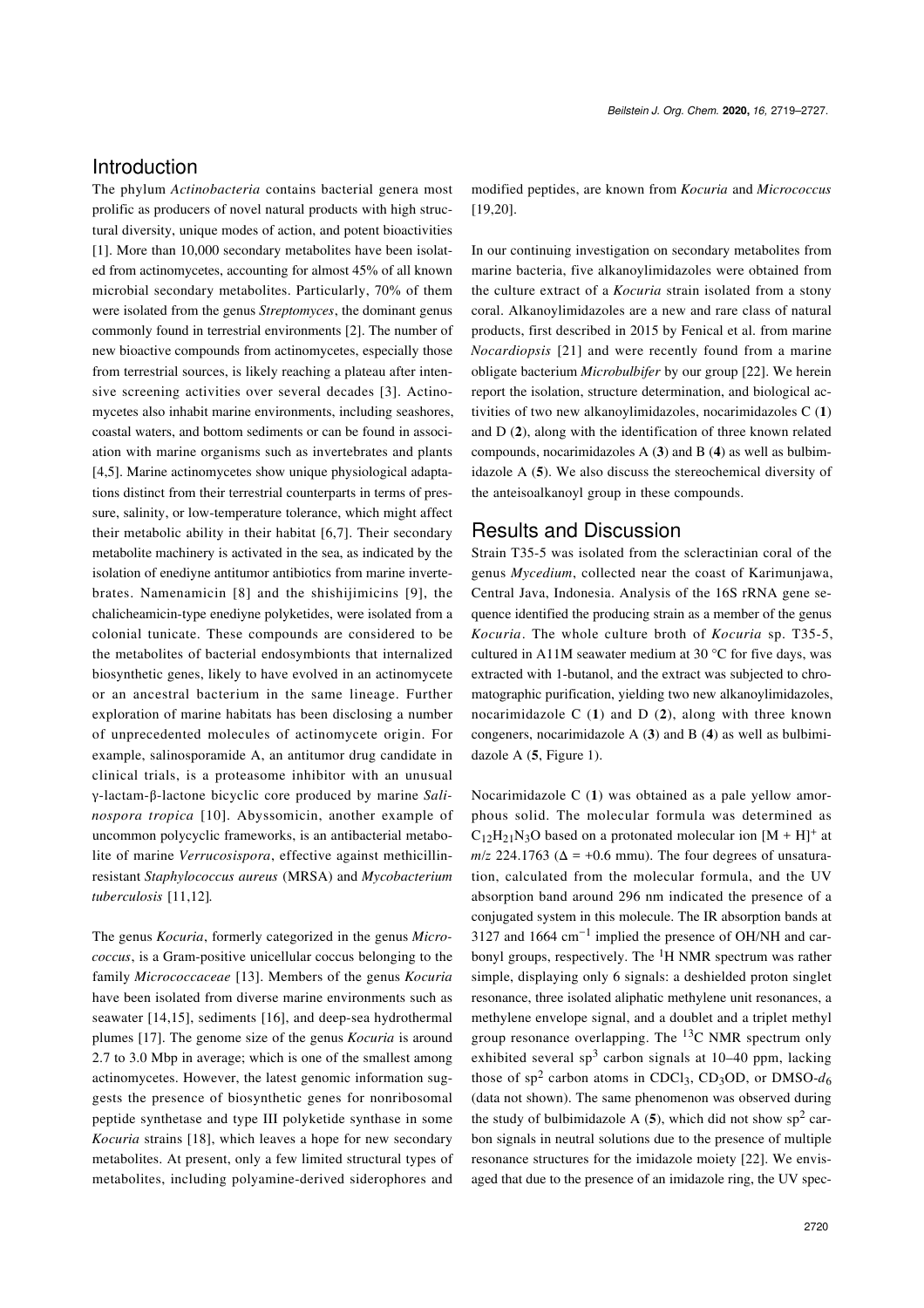<span id="page-2-0"></span>

tra of **1** and **5** would obviously be different, and as expected, supplementation of a trace amount of trifluoroacetic acid (TFA) to DMSO- $d_6$ , combined with a longer relaxation delay  $(dI = 30 \text{ s})$  for the <sup>13</sup>C NMR experiment, greatly improved the detectability of  $sp^2$  carbon resonances. The <sup>13</sup>C and HSQC spectra collected in this solvent mixture allowed the assignment of 12 carbon signals to one deshielded carbonyl carbon atom ( $\delta_C$  189.4), two nonprotonated sp<sup>2</sup> carbon atoms ( $\delta$ C 109.7, 144.6), one sp<sup>2</sup> methine unit ( $\delta$ C 130.9), one sp<sup>3</sup> methine carbon atom, five  $sp^3$  methylene units, and two methyl moieties ([Table 1](#page-2-1)).

Three small fragments (H-7/H-8/H-9, H-11/H-14, H-12/H-13) were defined by the analysis of the COSY spectrum [\(Figure 2](#page-3-0)). Meanwhile, HMBC correlations from the two methyl protons (H-13 and H-14) to well-resolved C-11, and C-12, along with a correlation from H-14 to C-10, allowed to assemble an anteisomethyl terminus from C-10 to C-14. The connectivity between C-9 and C-10 was established by HMBC correlations from H-8 to C-10 and H-10 to C-9. Furthermore, HMBC correlations from H-7 and H-8 to a deshielded carbonyl carbon atom at δ<sub>C</sub> 189.4 (C-6) supported a 6-methyloctanoyl substructure. The remaining structural unit has the composition formula

<span id="page-2-1"></span>

| Table 1: <sup>1</sup> H and <sup>13</sup> C NMR spectroscopic data for nocarimidazoles C (1) and D (2) in DMSO- $d_6$ with TFA. |                        |                                                |                     |                                      |                                                |                     |  |  |
|---------------------------------------------------------------------------------------------------------------------------------|------------------------|------------------------------------------------|---------------------|--------------------------------------|------------------------------------------------|---------------------|--|--|
|                                                                                                                                 | 1                      |                                                |                     | $\mathbf{2}$                         |                                                |                     |  |  |
| no.                                                                                                                             | $\delta_C^a$           | $\delta_H$ mult ( <i>J</i> in Hz) <sup>b</sup> | HMBC <sup>b,c</sup> | $\delta_C^a$                         | $\delta_H$ mult ( <i>J</i> in Hz) <sup>b</sup> | HMBC <sup>b,c</sup> |  |  |
| $\overline{2}$                                                                                                                  | 130.9, CH              | 8.62, s                                        | 4, 5, 6             | 130.9, CH                            | 8.59, s                                        | 4, 5, 6             |  |  |
| 4                                                                                                                               | 109.7, C               |                                                |                     | 109.7, C                             |                                                |                     |  |  |
| 5                                                                                                                               | 144.6, C               |                                                |                     | 144.7, C                             |                                                |                     |  |  |
| 6                                                                                                                               | 189.4, C               |                                                |                     | 189.3, C                             |                                                |                     |  |  |
| 7                                                                                                                               | 38.3, CH <sub>2</sub>  | 2.66, t(7.4)                                   | 6, 8, 9             | 38.3, CH <sub>2</sub>                | 2.66, t(7.4)                                   | 4, 6, 8, 9          |  |  |
| 8                                                                                                                               | $23.9, \text{CH}_2$    | 1.55, quint (7.2)                              | 6, 10               | $23.6, \text{CH}_2$                  | 1.54, quint (7.3)                              | 6, 7, 9, 10         |  |  |
| 9                                                                                                                               | $26.2, \text{CH}_2$    | 1.27 <sup>d</sup>                              | 11                  | 28.76, CH <sub>2</sub>               | $1.22 - 1.26$ <sup>d</sup>                     | 7                   |  |  |
| $10$                                                                                                                            | $35.9, \, \text{CH}_2$ | 1.07, m                                        | 9, 11               | 29.1, CH <sub>2</sub>                | $1.22 - 1.25$ <sup>d</sup>                     | 8                   |  |  |
|                                                                                                                                 |                        | 1.27 <sup>d</sup>                              | 9, 11               |                                      |                                                |                     |  |  |
| 11                                                                                                                              | 33.8, CH               | 1.27 <sup>d</sup>                              | 9, 13, 14           | 29.0, <sup>e</sup> CH <sub>2</sub>   | $1.22 - 1.25$ <sup>d</sup>                     | 9, 10, 12           |  |  |
| 12                                                                                                                              | 29.0, CH <sub>2</sub>  | 1.08, m                                        | 11, 13, 14          | $28.83$ <sup>e</sup> CH <sub>2</sub> | $1.22 - 1.26$ <sup>d</sup>                     |                     |  |  |
|                                                                                                                                 |                        | 1.26 <sup>d</sup>                              | 11, 13, 14          |                                      |                                                |                     |  |  |
| 13                                                                                                                              | 11.3, $CH3$            | 0.80, t(7.4)                                   | 11, 12              | $31.4, \text{CH}_2$                  | 1.21, <sup>d</sup> m                           | 14                  |  |  |
| 14                                                                                                                              | 19.2, $CH3$            | 0.79, d(6.7)                                   | 10, 11, 12          | $22.3, \text{CH}_2$                  | $1.21 - 1.25$ <sup>d</sup>                     | 13, 15              |  |  |
| 15                                                                                                                              |                        |                                                |                     | 14.0, $CH3$                          | 0.83, t(6.8)                                   | 13, 14              |  |  |

<sup>a</sup>Recorded at 125 MHz (reference δ<sub>C</sub> 39.5). <sup>b</sup>Recorded at 500 MHz (reference δ<sub>H</sub> 2.49). <sup>c</sup>From the proton stated to the indicated carbon atom(s). dOverlapping signals. <sup>e</sup>Assignment may be interchangeable.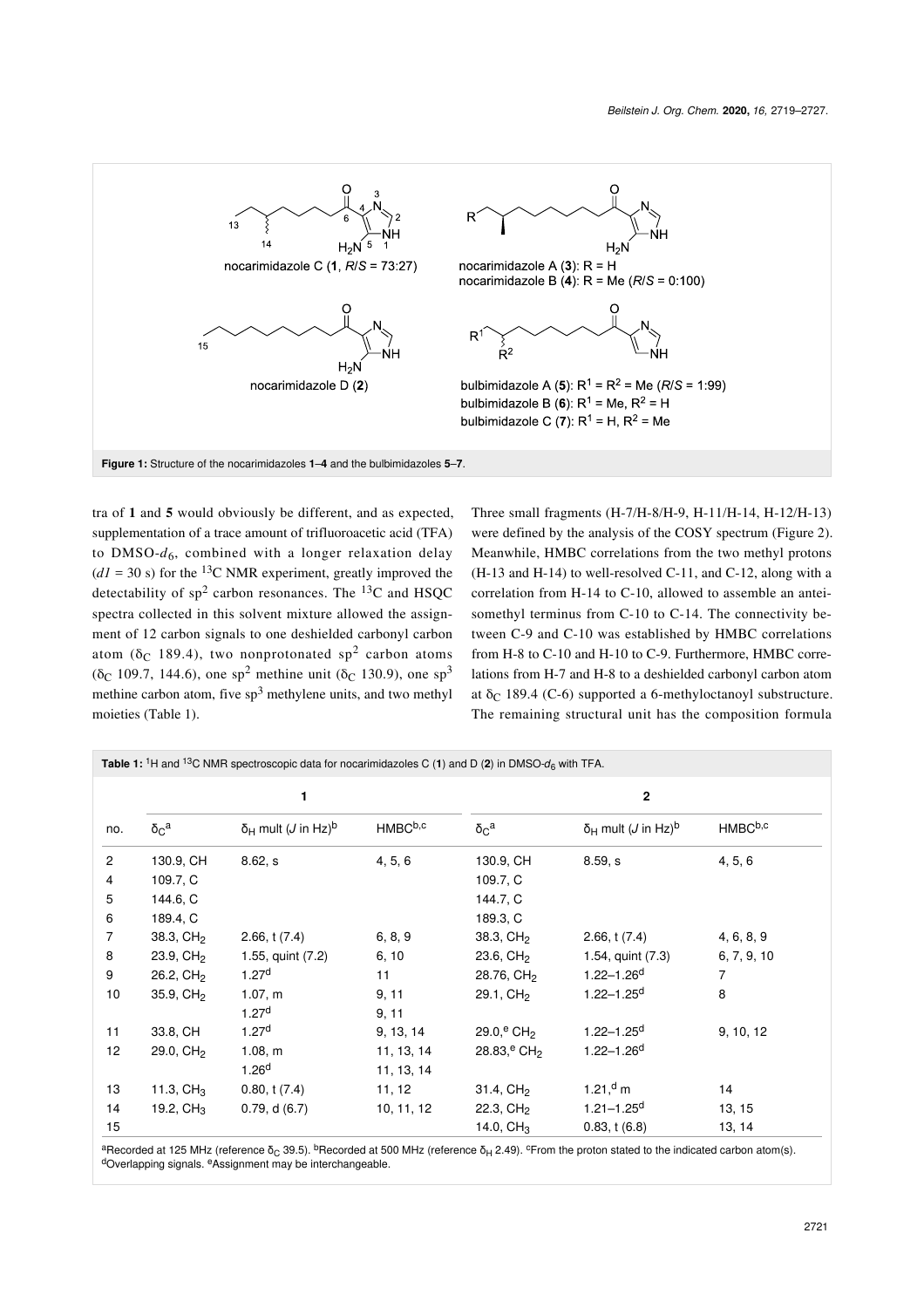$C_3H_4N_3$  with three double bond equivalents, composed in part by the two nonprotonated  $sp^2$  carbon atoms (C-4 and C-5) and an  $sp<sup>2</sup>$  methine unit (CH-2) and exhibited HMBC correlations from H-2 to C-4 and C-5. These requirements were only satisfied by an amino-substituted imidazole ring. Indeed, a fourbond correlation from H-2 to C-6 established the linkage between the chain part and the imidazole ring [\(Figure 2\)](#page-3-0).

<span id="page-3-0"></span>

The remaining question was whether the amino group is bound to C-2 or C-5 in the imidazole ring. A literature survey suggested a diagnostic use of  ${}^{1}J_{\text{C,H}}$  coupling constants [\[23\]](#page-8-4). In imidazole and *L*-histidine, the  $^{1}J_{\text{C,H}}$  values for H-2/C-2 (208 to ≈222 Hz) were found to be always larger by at least 15 Hz than those for H-4/C-4 (188 to  $\approx$ 208 Hz) at any pH condition below 11 [\[24\].](#page-8-5) Because the sp<sup>2</sup> methine group in **1** exhibited  $^{1}J_{\text{C,H}}$  = 221 Hz in a coupled HSQC experiment, this was assignable to the imidazole 2-position based on this criterion, and hence a C-5 amino substitution. Additionally, <sup>1</sup>J<sub>C,H</sub> measurements of bulbimidazole A (**5**) gave 221 Hz for H-2/C-2 and 204 Hz for H-4/C-4 (H-5/C-5 in the numbering system for **5**), which corroborated the assignment. To finally settle this issue, two aminoimidazoles **8** and **9**, possessing 4-acetyl and 5- or 2-amino substitutions, respectively, were synthesized for comparison, according to the reported procedures [\(Scheme 1](#page-3-1)) [\[25-](#page-8-6) [27\]](#page-8-6). Compound **8** is known as a photolysis product of 6-methylpurine 1-oxide [\[28\]](#page-8-7), but we prepared it by the Grignard reaction of a commercially available imidazole derivative, 4-isocyano-1*H*-imidazol-5-amine, with MeMgBr. On the other hand, **9** was synthesized in three steps from pyrimidin-2-amine. Imidation of the starting material with 1,1-dimethoxy-*N*,*N*dimethylmethylamine gave an *N*,*N*- dimethylformimidamide derivative, which was cyclized with 1-chloropropan-2-one to give 3-acetylimidazo[1,2-*a*]pyrimidine, which, following degradation of the pyridimine ring with hydrazine, yielded **9**. The coupled HSQC experiments measured  $^{1}J_{\text{C,H}}$  = 215 Hz for the H-2/C-2 pair in **8** (Figure S26, [Supporting Information File 1](#page-7-13)) and 201 Hz for H-5/C-5 in **9** (Figure S31, [Supporting Informa](#page-7-13)[tion File 1](#page-7-13)). Thus, the amino substitution at C-5 in **1** was unequivocally established ([Figure 3\)](#page-3-2).

<span id="page-3-1"></span>

**Scheme 1:** Synthesis of the model compounds **8** and **9**.

<span id="page-3-2"></span>

The absolute configuration at C-11 in the anteisoalkanoyl chain was determined by the Ohrui–Akasaka method [\[29\]](#page-8-8). The imidazole ring was degraded by oxidation using ruthenium tetraoxide and sodium periodate in a biphasic solvent mixture (CCl<sub>4</sub>/ MeCN/H2O), which gave 6-methyloctanoic acid (*nat*-**10**). The authentic (*S*)-6-methyloctanoic acid and (*S*)-8-methyldecanoic acid were synthesized in our previous studies [\[22,30\].](#page-8-3) These anteiso fatty acids were derivatized with a chiral anthracene reagent to yield the esters of (*R*)- or (*S*)-2-(anthracene-2,3-dicarboximido)propanol (*nat*-**10**-(*R*)-2A1P, (*S*)-**10**-(*R*)-2A1P, and (*S*)-**10**-(*S*)-2A1P), which were subjected to HPLC analysis for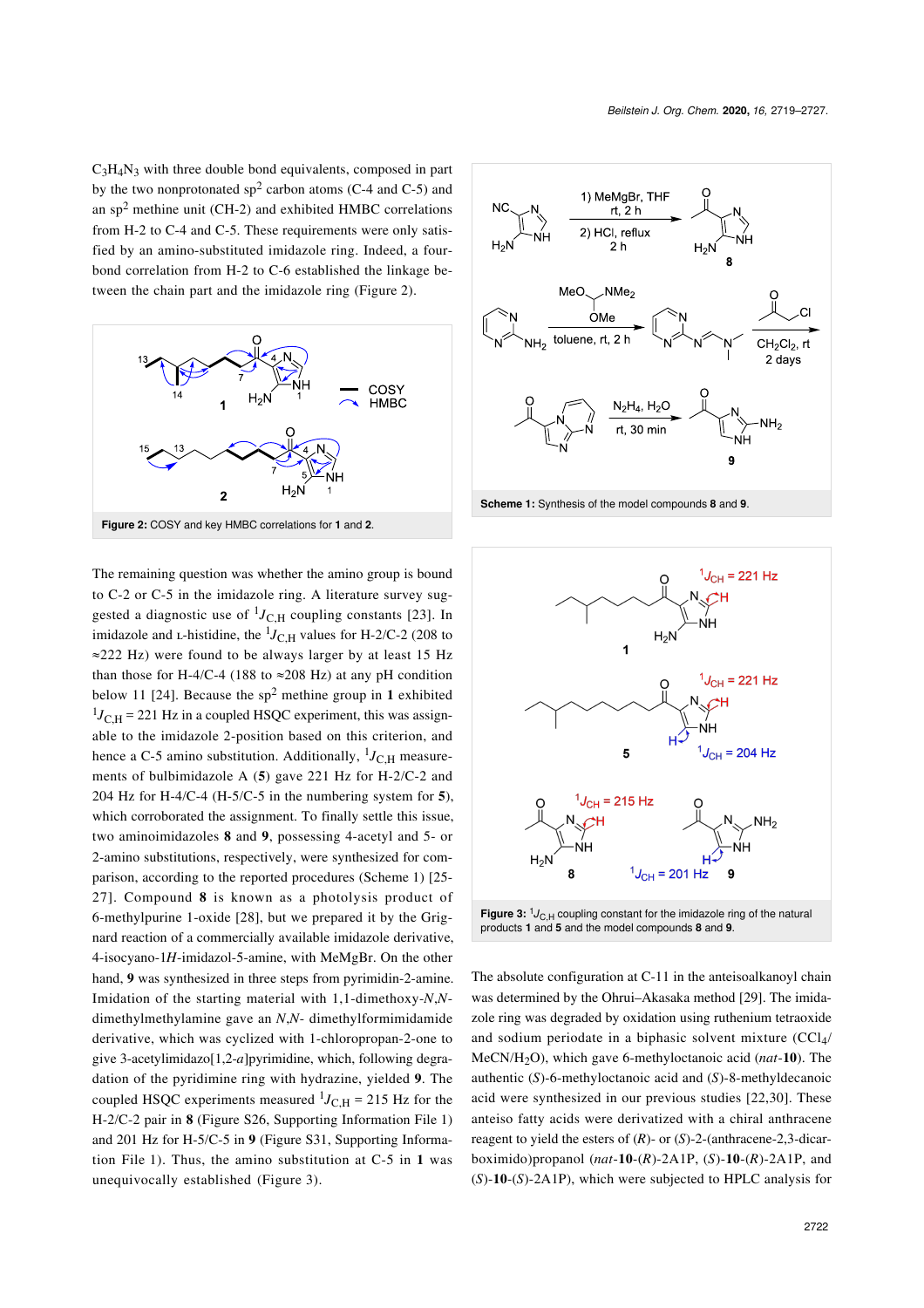comparison ([Figure 4](#page-4-0)). The retention times of the standard samples were 177 min for (*S*)-**10**-(*S*)-2A1P (chromatographically equivalent to (*R*)-**10**-(*R*)-2A1P) and 184 min for (*S*)-**10**-(*R*)- 2A1P, and *nat*-**10**-(*R*)-2A1P gave both peaks with the area ratio of 72.9:27.1 ([Figure 4a](#page-4-0)). Therefore, **1** was confirmed as an enantiomeric mixture comprising 73% of the *R*- and 27% of the *S*-enantiomer. We also analyzed the absolute configuration of nocarimidazole B (**4**) produced by strain TK35-5. The same

<span id="page-4-0"></span>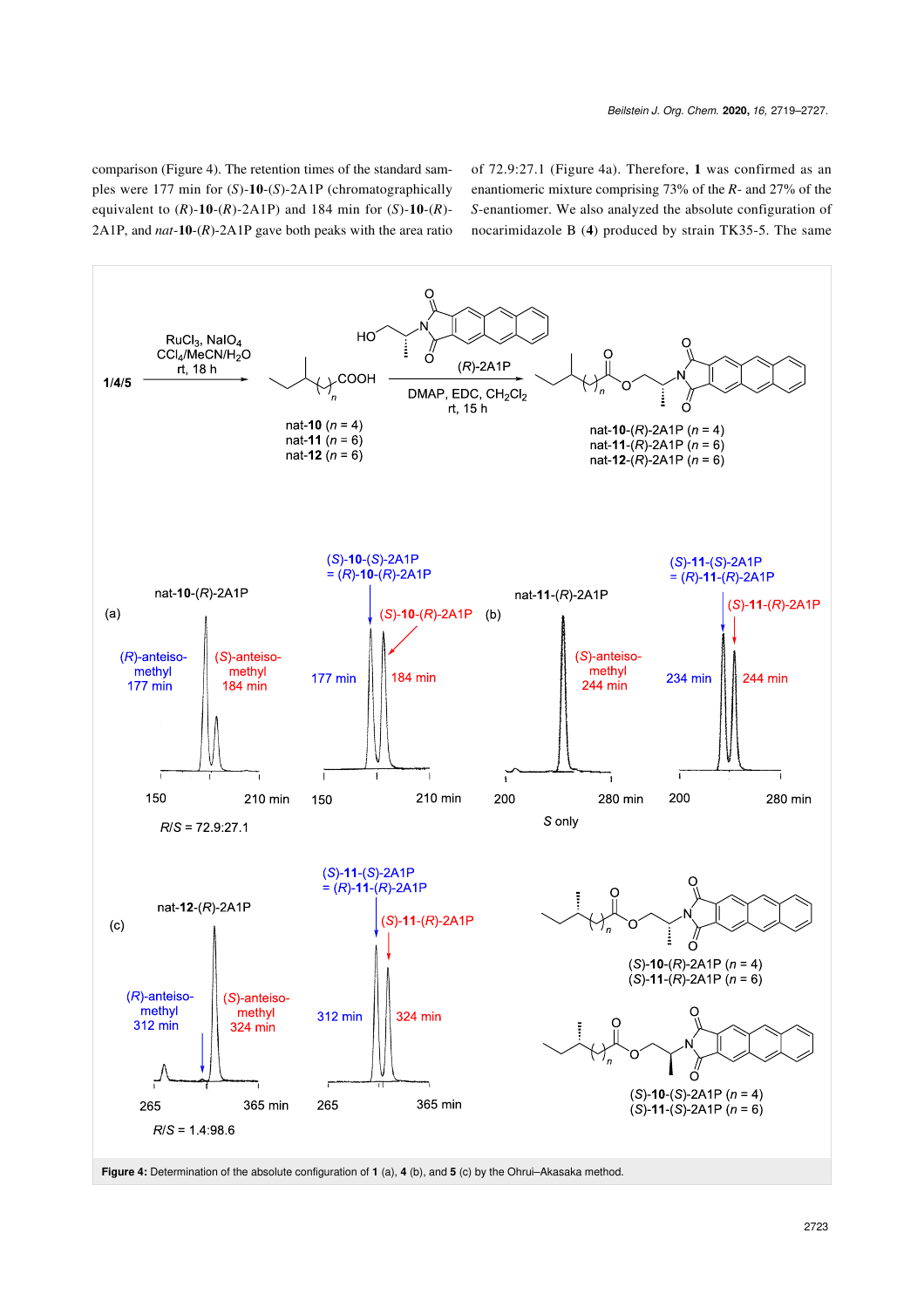compound was originally isolated from marine *Nocadiopsis*, but the absolute configuration was not elucidated. The conversion of **4** into the derivative *nat*-**11**-(*R*)-2A1P, followed by HPLC analysis, revealed that **4** is an enantiomerically pure *S*-enantiomer [\(Figure 4b](#page-4-0)). Additionally, the same chiral analysis with bulbimidazole A (**5**) obtained in this study proved the enantiomeric ratio as  $R/S = 1.4:98.6$  ([Figure 4c](#page-4-0)).

Nocarimidazole D (**2**) was isolated as a pale yellow amorphous solid. The molecular formula of 2 was deduced as  $C_{13}H_{23}N_3O$ , 14 amu (corresponding to CH<sub>2</sub>) larger than 1, based on the HRESITOFMS data  $([M + H]^+$  at  $m/z$  238.1915,  $\Delta$  = +0.2 mmu). The UV and IR spectra showed almost the same features as those for 1. The interpretation of the  ${}^{1}H$ ,  ${}^{13}C$ , and HSQC spectra of **2** in comparison to **1** revealed three additional methylene groups and the absence of one doublet methyl and one methine signal. Two aliphatic fragments, H-7/H-8/H-9 and H-14/H-15, were identified from COSY correlation data. These fragments were then joined into a nonbranching linear alkyl chain by HMBC correlations from H-15 to C-13 and H-8 to C-10, though H-11/C-11 and H-12/C-12 were not completely assignable due to a severe signal overlapping. This alkyl chain was further linked to the imidazole ring through a carbonyl carbon atom C-6 on the basis of HMBC correlations from H-7 and H-2 to C-6 ([Figure 2\)](#page-3-0).  ${}^{1}$ H and  ${}^{13}$ C NMR chemical shifts for the imidazole part of **2** were almost the same as those for **1** ([Table 1](#page-2-1)).

The antimicrobial activity of **1**–**4** was tested against Gram-positive bacteria *Kocuria rhizophila* and *Staphylococcus aureus*, Gram-negative bacteria *Escherichia coli* and *Rhizobium radiobacter*, a yeast *Candida albicans*, and two fungi *Glomerella cingulata* and *Trichophyton rubrum* [\(Table 2](#page-5-0)). All compounds exhibited moderate activity against Gram-positive bacteria with MICs of 6.25–12.5 μg/mL but were inactive against Gram-negative bacteria. The compounds **1**–**4** were also active against the yeast and fungi, with MIC values ranging

<span id="page-5-0"></span>**Table 2:** Antimicrobial activity of the nocarimidazoles **1**–**4**.

*Beilstein J. Org. Chem.* **2020,** *16,* 2719–2727.

from 6.25–25 μg/mL. In addition, the compounds **1** and **4** exhibited weak cytotoxicity against P388 murine leukemia cells, with an  $IC_{50}$  of 38 and 33  $\mu$ M, respectively.

#### Conclusion

Alkanoylimidazoles, 4-acylated imidazoles of varying chain length and terminal branching, with occasional substitution at C-5 by an amino group, are an emerging class of marinederived natural products: nocarimidazoles A (**3**) and B (**4**), the first two members in this class, were discovered from a marine actinomycete *Nocardiopsis* [\[21\]](#page-8-2); bulbimidazoles A–C (**5**–**7**), on the other hand, were isolated from a marine gammaproteobacterium *Microbulbifer* [\[22\].](#page-8-3) In this study, additional members, nocarimidazoles C (**1**) and D (**2**), were obtained from a marinederived actinomycete of the genus *Kocuria*. The exclusive origin of these metabolites from marine bacteria, as well as the distribution among phylogenetically distinct taxa imply their potential function in the adaptation of the producing organisms to the marine ecosystem.

Similarly to nocarimidazole B (**4**) and bulbimidazole A (**5**), **1** possesses the anteiso-branched alkanoyl chain. The absolute configurations of the anteiso-branched metabolites are in general expected to be *S* in an association to bacterial anteiso fatty acids, which are biosynthesized from *L*-isoleucine [\[31,32\]](#page-8-9). However, we have previously shown that both the anteisobranched secondary metabolites of marine bacteria, nocapyrone L [\[30\]](#page-8-10) and bulbimidazole A (**5**) [\[22\],](#page-8-3) are 2:3 and 9:91 mixtures of the *R*- and *S*-enantiomers, respectively. Again, we encountered enantiomerically mixed anteiso chains in **1** and **5** but at the same time found purely *S*-configured **4** ([Figure 5](#page-6-0)), demonstrating the varied enantiomerical purity and chirality of anteiso-branched bacterial metabolites. Intriguingly, the same chemistry is seen among related compounds from a single organism (e.g., **1**, **4**, and **5**) and even with a compound (in terms of having the common planar structure) from different organisms (e.g., **5**). This lesson not only warrants the insufficiency of

| microoroganisms                        |      |      | MIC (µq/mL) |      |
|----------------------------------------|------|------|-------------|------|
|                                        |      | 2    | 3           | 4    |
| Kocuria rhizophila ATCC9341            | 6.25 | 12.5 | 6.25        | 6.25 |
| Staphylococcus aureus FDA209P JC-1     | 12.5 | 25   | 12.5        | 25   |
| Escherichia coli NIHJ JC-2             | >100 | >100 | >100        | >100 |
| <b>Rhizobium radiobacter NBRC14554</b> | >100 | >100 | >100        | >100 |
| Candida albicans NBRC0197              | 25   | 25   | 12.5        | 12.5 |
| Glomerella cingulata NBRC5907          | 12.5 | 12.5 | 25          | 25   |
| Trichophyton rubrum NBRC5467           | 6.25 | 6.25 | 25          | 6.25 |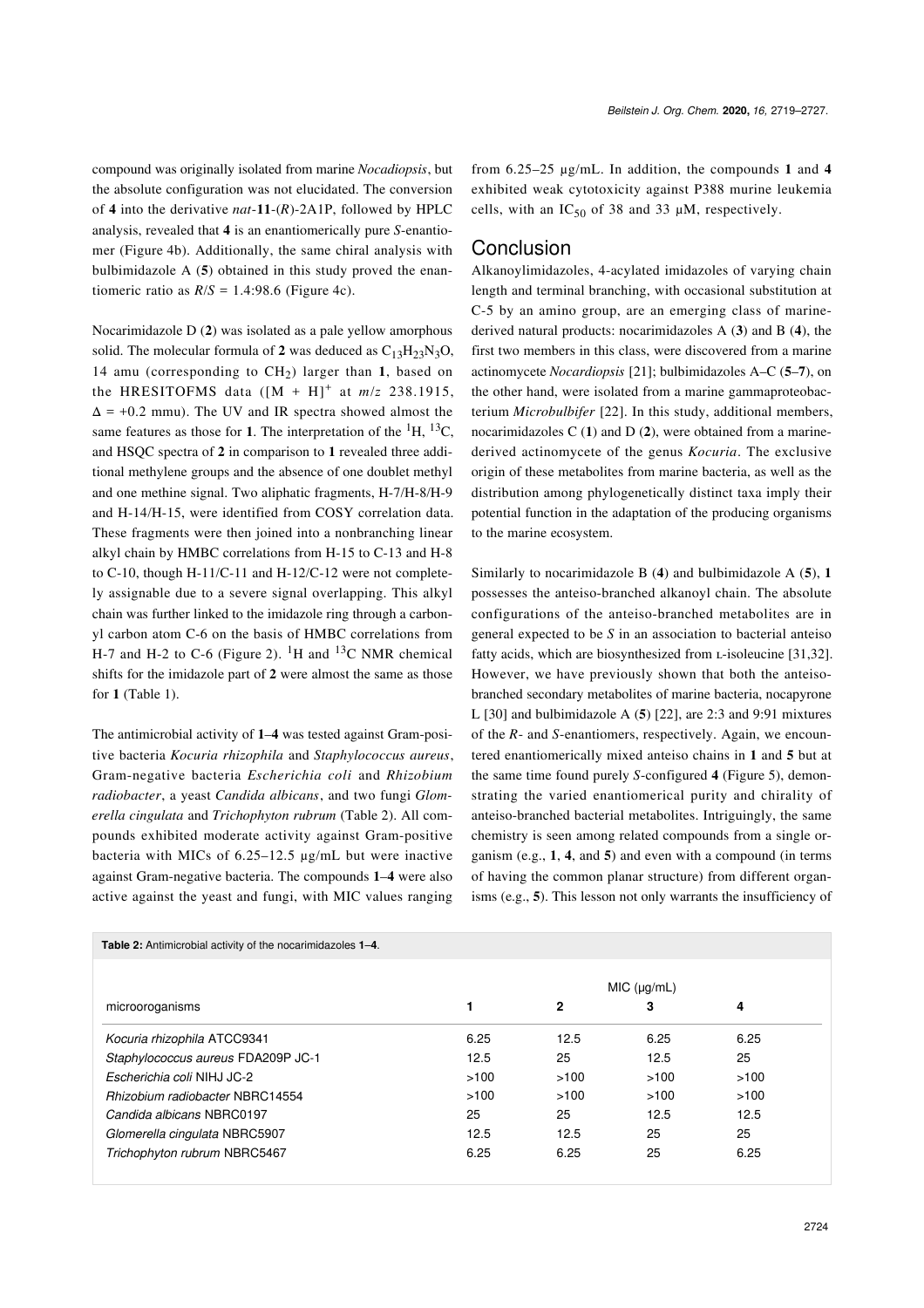<span id="page-6-0"></span>

assigning the stereochemistry of the synthesized anteisochained natural products only by comparison of the optical rotation values but provides a new insight into the structural/biosynthetic diversity in microbial secondary metabolites. Finally, it should be noted that the *R*-enantiomer-rich anteisoalkyl group is extremely rare: only two ceramides, each from the dinoflagellate *Coolia monotis* [\[33\]](#page-8-11) and the sponge *Ephydatia syriaca* [\[34\]](#page-8-12), preceed **1**.

# Experimental

#### General experimental procedures

The specific rotations were measured on a JASCO P-1030 polarimeter. UV and IR spectra were recorded on a Shimadzu UV-1800 spectrophotometer and a PerkinElmer Spectrum 100 spectrophotometer, respectively. NMR spectra were obtained on a Bruker AVANCE II 500 MHz NMR spectrometer in DMSO*d*6 supplemented with a trace amount of trifluoroacetic acid using the signals of the residual solvent protons ( $\delta$ <sub>H</sub> 2.49) and carbon atoms ( $\delta$ C 39.5) as internal standards for compounds **1–5**, or in CDCl<sub>3</sub> using the signals of the residual solvent protons ( $\delta$ <sub>H</sub> 7.27) and carbon atoms ( $\delta$ <sub>C</sub> 77.0) as internal standards for other compounds. HRESITOFMS spectra were recorded on a Bruker micrOTOF focus mass spectrometer. An Agilent HP1200 system equipped with a diode array detector was used for analysis and purification.

#### Microorganism

The coral sample *Mycedium* sp. was collected at −15 to −20 m from Tanjung Gelam, Karimunjawa National Park, Jepara, Central Java, Indonesia with a permission number of 1096/T.34/ TU/SIMAKSI/7/2017. The strain T35-5 was isolated according to the method described previously [\[35\]](#page-8-13) and identified as a member of the genus *Kocuria* on the basis of 100.0% similarity in the 16S rRNA gene sequence (1381 nucleotides; DDBJ accession number LC556325) to *Kocuria palustris* DSM  $11925<sup>T</sup>$  (accession number Y16263).

#### Fermentation

In a similar manner as described in [\[22\]](#page-8-3), the strain T35-5 was maintained on Marine Agar 2216 (Difco). A loopful of the strain T35-5 was inoculated into a 500 mL K-1 flask containing 100 mL of Marine Broth 2216 (Difco) as a seed culture. The seed culture was incubated at 30 °C on a rotary shaker at 200 rpm for 2 days. Three mL each of the seed culture were inoculated into 500 mL K-1 flasks containing 100 mL of A11M production medium, which consists of 0.2% glucose, 2.5% soluble starch, 0.5% yeast extract, 0.5% polypeptone (Wako Pure Chemical Industries, Ltd.), 0.5% NZ-amine (Wako Pure Chemical Industries, Ltd.), 0.3% CaCO<sub>3</sub>, and 1% Diaion HP-20 (Mitsubishi Chemical Co.) in natural seawater (collected from Toyama Bay, Japan). The pH value of the medium was adjusted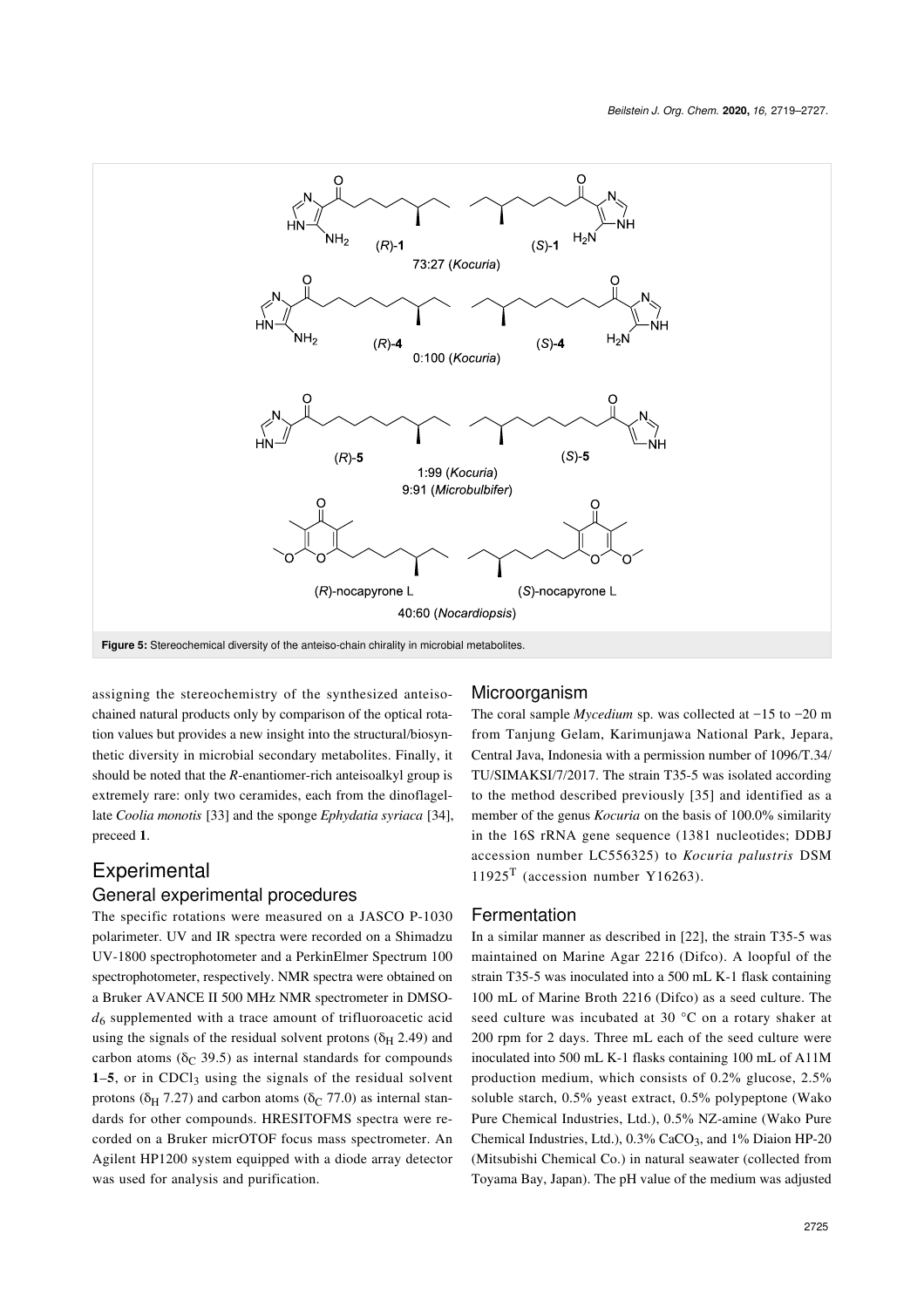to 7.0 before sterilization. The inoculated flasks were incubated at 30 °C for 5 days, with rotational shaking at 200 rpm.

#### Extraction and isolation

In a similar manner as described in [\[22\]](#page-8-3), after fermentation, 100 mL of 1-butanol was added to each flask, and the flasks were shaken for 1 h. The emulsified mixture was centrifuged at 6000 rpm for 10 min, and the organic layer was separated from the aqueous layer. Evaporation of the organic solvent gave approximately 3.8 g of extract from 3 L of culture. The extract (3.8 g) was chromatographed over a silica gel column using a mixture solvent of CHCl3/MeOH (1:0, 20:1, 10:1, 4:1, 2:1, 1:1, and 0:1,  $v/v$ ). Fraction 3 (10:1) was concentrated to yield 0.38 g of a brown oil, which was further fractionated by ODS column chromatography with a stepwise gradient of a MeCN/0.1% HCO<sub>2</sub>H aqueous solution (2:8, 3:7, 4:6, 5:5, 6:4, 7:3, and 8:2,  $v/v$ ). Fractions 4 (5:5) and 5 (6:4) were separately concentrated in vacuo, and the remaining aqueous layer was extracted with EtOAc. The organic layer was dried over anhydrous  $Na<sub>2</sub>SO<sub>4</sub>$ , filtered, and concentrated to give 40 mg and 45 mg of a semipure material. Final purification was achieved by preparative HPLC (Cosmosil AR-II, Nacalai Tesque Inc.,  $10 \times 250$  mm, 4 mL/min, UV detection at 254 nm) with an isocratic elution of MeCN/0.1%  $HCO<sub>2</sub>H$  (42:58) to afford nocarimidazole C (1, 2.4 mg,  $t<sub>R</sub>$  8.45 min), nocarimidazole D (2, 3.2 mg,  $t<sub>R</sub>$ 14.9 min), nocarimidazole A (**3**, 3.8 mg, *t*R 13.5 min), nocarimidazole B  $(4, 8.0 \text{ mg}, t_R 17.3 \text{ min})$  from fraction 4, and bulbimidazole A  $(5, 3.2 \text{ mg}, t_R 11.2 \text{ min})$  from fraction 5.

#### Bioassays

The antimicrobial activity was evaluated in a similar manner as previously reported [\[22\].](#page-8-3) The cytotoxicity against P388 murine leukemia cells was examined according to a protocol described in [\[22\]](#page-8-3).

# Supporting Information

#### <span id="page-7-13"></span>Supporting Information File 1

Copies of the NMR spectra for compounds **1** and **2**. [\[https://www.beilstein-journals.org/bjoc/content/](https://www.beilstein-journals.org/bjoc/content/supplementary/1860-5397-16-222-S1.pdf) [supplementary/1860-5397-16-222-S1.pdf\]](https://www.beilstein-journals.org/bjoc/content/supplementary/1860-5397-16-222-S1.pdf)

## Acknowledgements

P388 cells were obtained from the JCRB Cell Bank under the accession code JCRB0017 (Lot. 06252002).

## Funding

This work was supported by a TPU Young Investigator Overseas Training Expense for E. H. and JSPS KAKENHI Grants JP19K05848 to Y. I., JP18K05827 to N. O., and JP16H06213 to D. U.

# ORCID® iDs

Md. Rokon Ul Karim -<https://orcid.org/0000-0002-1891-8894> Enjuro Harunari - <https://orcid.org/0000-0001-8726-0865> Naoya Oku - <https://orcid.org/0000-0002-2171-2168> Daisuke Urabe -<https://orcid.org/0000-0002-1999-9374> Mada Triandala Sibero - <https://orcid.org/0000-0001-5832-4399> Yasuhiro Igarashi -<https://orcid.org/0000-0001-5114-1389>

## References

- <span id="page-7-0"></span>1. Bull, A. T.; Stach, J. E. M. *Trends Microbiol.* **2007,** *15,* 491–499. [doi:10.1016/j.tim.2007.10.004](https://doi.org/10.1016%2Fj.tim.2007.10.004)
- <span id="page-7-1"></span>2. Subramani, R.; Aalbersberg, W. *Microbiol. Res.* **2012,** *167,* 571–580. [doi:10.1016/j.micres.2012.06.005](https://doi.org/10.1016%2Fj.micres.2012.06.005)
- <span id="page-7-2"></span>3. Girão, M.; Ribeiro, I.; Ribeiro, T.; Azevedo, I. C.; Pereira, F.; Urbatzka, R.; Leão, P. N.; Carvalho, M. F. *Front. Microbiol.* **2019,** *10,* 683. [doi:10.3389/fmicb.2019.00683](https://doi.org/10.3389%2Ffmicb.2019.00683)
- <span id="page-7-3"></span>4. Almeida, E. L.; Carrillo Rincón, A. F.; Jackson, S. A.; Dobson, A. D. W. *Front. Microbiol.* **2019,** *10,* 1713. [doi:10.3389/fmicb.2019.01713](https://doi.org/10.3389%2Ffmicb.2019.01713)
- 5. Seipke, R. F.; Kaltenpoth, M.; Hutchings, M. I. *FEMS Microbiol. Rev.* **2012,** *36,* 862–876. [doi:10.1111/j.1574-6976.2011.00313.x](https://doi.org/10.1111%2Fj.1574-6976.2011.00313.x)
- <span id="page-7-4"></span>6. Undabarrena, A.; Beltrametti, F.; Claverías, F. P.; González, M.; Moore, E. R. B.; Seeger, M.; Cámara, B. *Front. Microbiol.* **2016,** *7,* 1135. [doi:10.3389/fmicb.2016.01135](https://doi.org/10.3389%2Ffmicb.2016.01135)
- 7. Abdelmohsen, U. R.; Bayer, K.; Hentschel, U. *Nat. Prod. Rep.* **2014,** *31,* 381–399. [doi:10.1039/c3np70111e](https://doi.org/10.1039%2Fc3np70111e)
- <span id="page-7-5"></span>8. McDonald, L. A.; Capson, T. L.; Krishnamurthy, G.; Ding, W.-D.; Ellestad, G. A.; Bernan, V. S.; Maiese, W. M.; Lassota, P.; Discafani, C.; Kramer, R. A.; Ireland, C. M. *J. Am. Chem. Soc.* **1996,** *118,* 10898–10899. [doi:10.1021/ja961122n](https://doi.org/10.1021%2Fja961122n)
- <span id="page-7-6"></span>9. Oku, N.; Matsunaga, S.; Fusetani, N. *J. Am. Chem. Soc.* **2003,** *125,* 2044–2045. [doi:10.1021/ja0296780](https://doi.org/10.1021%2Fja0296780)
- <span id="page-7-7"></span>10.Feling, R. H.; Buchanan, G. O.; Mincer, T. J.; Kauffman, C. A.; Jensen, P. R.; Fenical, W. *Angew. Chem., Int. Ed.* **2003,** *42,* 355–357. [doi:10.1002/anie.200390115](https://doi.org/10.1002%2Fanie.200390115)
- <span id="page-7-8"></span>11.Bister, B.; Bischoff, D.; Ströbele, M.; Riedlinger, J.; Reicke, A.; Wolter, F.; Bull, A. T.; Zähner, H.; Fiedler, H.-P.; Süssmuth, R. D. *Angew. Chem., Int. Ed.* **2004,** *43,* 2574–2576. [doi:10.1002/anie.200353160](https://doi.org/10.1002%2Fanie.200353160)
- 12.Freundlich, J. S.; Lalgondar, M.; Wei, J.-R.; Swanson, S.; Sorensen, E. J.; Rubin, E. J.; Sacchettini, J. C. *Tuberculosis* **2010,** *90,* 298–300. [doi:10.1016/j.tube.2010.08.002](https://doi.org/10.1016%2Fj.tube.2010.08.002)
- <span id="page-7-9"></span>13.Tang, J. S.; Gillevet, P. M. *Int. J. Syst. Evol. Microbiol.* **2003,** *53,* 995–997. [doi:10.1099/ijs.0.02372-0](https://doi.org/10.1099%2Fijs.0.02372-0)
- <span id="page-7-10"></span>14.Seo, Y. B.; Kim, D.-E.; Kim, G.-D.; Kim, H.-W.; Nam, S.-W.; Kim, Y. T.; Lee, J. H. *Int. J. Syst. Evol. Microbiol.* **2009,** *59,* 2769–2772. [doi:10.1099/ijs.0.008482-0](https://doi.org/10.1099%2Fijs.0.008482-0)
- 15. Li, J.; Zhang, S. *Int. J. Syst. Evol. Microbiol.* **2020,** *70,* 785–789. [doi:10.1099/ijsem.0.003825](https://doi.org/10.1099%2Fijsem.0.003825)
- <span id="page-7-11"></span>16.Kim, S. B.; Nedashkovskaya, O. I.; Mikhailov, V. V.; Han, S. K.; Kim, K.-O.; Rhee, M.-S.; Bae, K. S. *Int. J. Syst. Evol. Microbiol.* **2004,** *54,* 1617–1620. [doi:10.1099/ijs.0.02742-0](https://doi.org/10.1099%2Fijs.0.02742-0)
- <span id="page-7-12"></span>17.Zhang, L.; Xi, L.; Ruan, J.; Huang, Y. *Int. J. Syst. Evol. Microbiol.* **2017,** *67,* 164–169. [doi:10.1099/ijsem.0.001599](https://doi.org/10.1099%2Fijsem.0.001599)